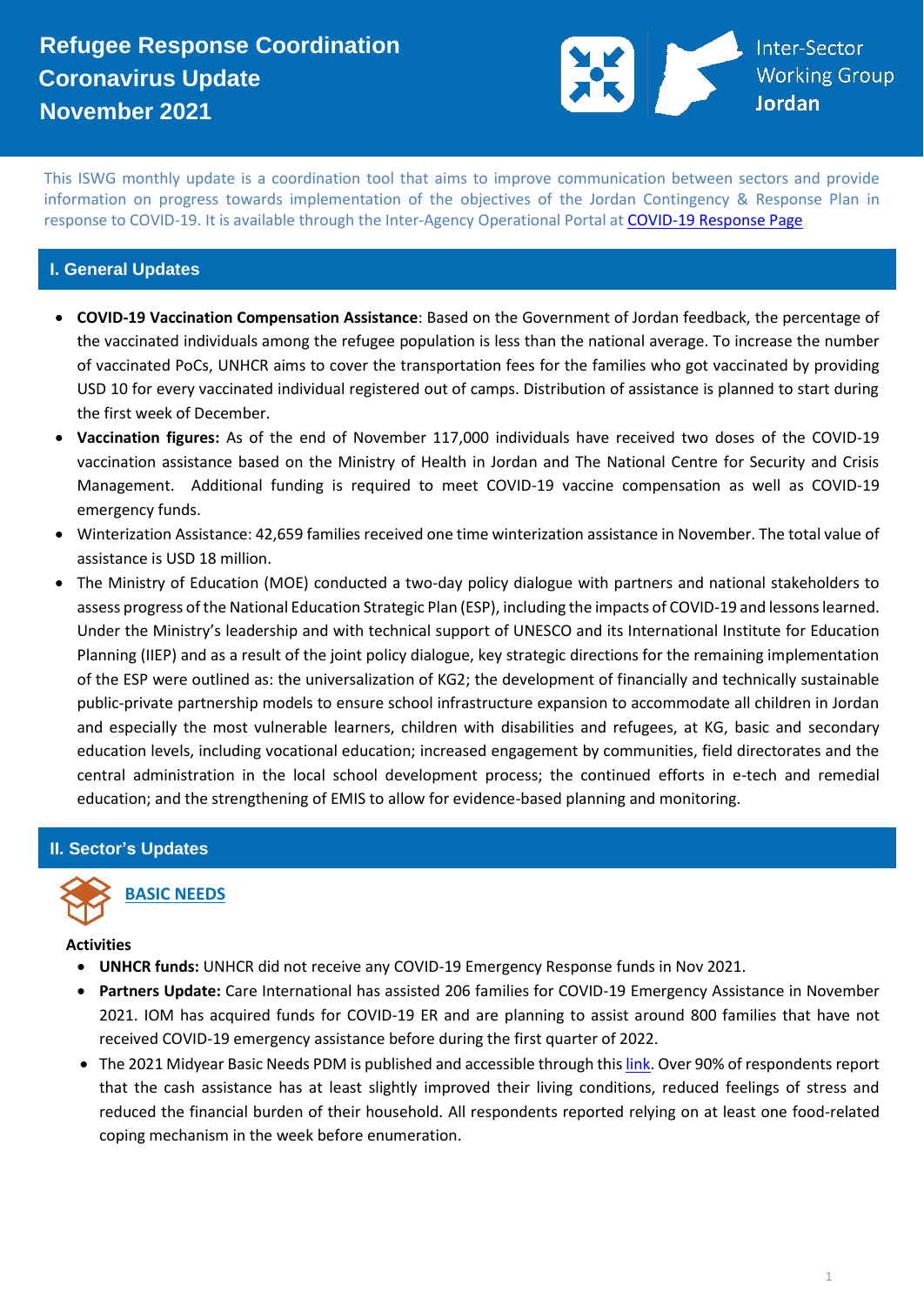## **EDUCATION**

- In November, Middle East Child Institute (MECI) in partnership with UNICEF supported 81 out-of-school children (52% female) to newly enroll in the non-formal education (NFE) Dropout programme. A transportation service was provided to 783 students (55% female). In addition, 114 Extra-Curricular Activity (ECA) sessions were conducted benefitting 1,762 students (53%nfemale).
- In November, World Vision International (WVI) provided Early Childhood Education and Development (ECED) support (KG2 books and educational and recreational kits) to 336 children (47% female; 10% with disabilities) in Azraq refugee camp. A Parent Teacher Association was formed and 49 parents (72% female) of KG2 students attended parental sessions, aiming to provide parents with skills to support their children's learning. In addition, parents attended a parent-teacher meeting with attendance from MOE Zarqa Directorate representatives.
- In November, Save the Children continued to provide 1,641 children (53% female) aged 0-5 years with inclusive early childhood care and development services in Early Learning Centres in Azraq and Za'atari refugee camps. Save the Children also provided 246 mothers with complementary structured learning sessions to improve their knowledge and skills in early childhood development, to better support the learning and well-being of their children at home.
- From October 31 to November 16, the MOE, with support from Questscope and UNICEF, implemented a Participatory Learning Methodology (PLM) cascade training for 647 (47% female) NFE MOE personnel.
- On 9 November, the MOE and Mercy Corps launched the Inclusive Education Guideline Manual for public schools in Jordan. The Guideline Manual developed with support of partners, including UNICEF, USAID, and FCDO, aims to support Jordanian and Syrian children with disabilities and to provide inclusive learning environment in the public schools.
- UNESCO, with support from the Government of the Republic of Korea and through its partnership with Luminus Technical University College (LTUC), supports Syrian refugee and vulnerable Jordanian youth with scholarships to access BTEC-level II Technical and Vocational Education and Training (TVET) programmes in three training disciplines (Business, Information Technology, and Creative Media Production), as well as on-the-job training opportunities. In November, 51 students (45% female, 31% Syrian) from the Creative Media Production discipline started their third trimester and 126 students (58% female, 51% Syrian) from the IT and Business disciplines continued to benefit from the programme and will start their third trimester in December.
- UNESCO and GIZ are providing technical assistance to the MOE in their efforts towards inclusion in line with the National Strategy for Inclusive Education 2020-2030. In October, UNESCO and GIZ finalized the capacity needs assessment requested by the MOE and the Higher Council for the Rights of Persons with Disabilities. In November, a series of technical working sessions were conducted to unpack the recommendations of the assessment. Consultations were also held with 18 schools in Marka, Karak and Aljoun Field Directorates to further identify capacity development needs at the school level.
- Under Complementary Pathways, UNHCR supported six Syrian refugee students (33% female) to gain third country scholarships (four students for Japan and two students for Mexico) to pursue their higher education through the JISR-JICA and Habesha programmes.
- With UNHCR support, JOHUD supported school transportation for 85 non-Syrian students (54% female) by providing transportation fees. In addition, 160 non-Syrian and Jordanian students (52% female; 77% non-Syrian (Sudanese, Somali, Yemini, Iraqi); 23% Jordanian) in Grades 8 to 12 benefitted from homework support classes in English, Maths and Arabic. Furthermore, 132 children (55% female; 73% Syrian; 27% Jordanian) in 8 governorates with mild to moderate disabilities received home-based early intervention services.
- In November, UNICEF supported 47,331 children (54% female) in Makani Centres with in-person Learning Support Services (LSS). In addition, UNICEF supported the transportation of 2,866 students (51% female) from Informal Tented Settlements (ITSs) to school.
- UNICEF continued to provide access to education for vulnerable children and adolescents through direct support for 2,567 children with disabilities (52% female; 57% in camps) across 63 schools in partnership with Mercy Corps,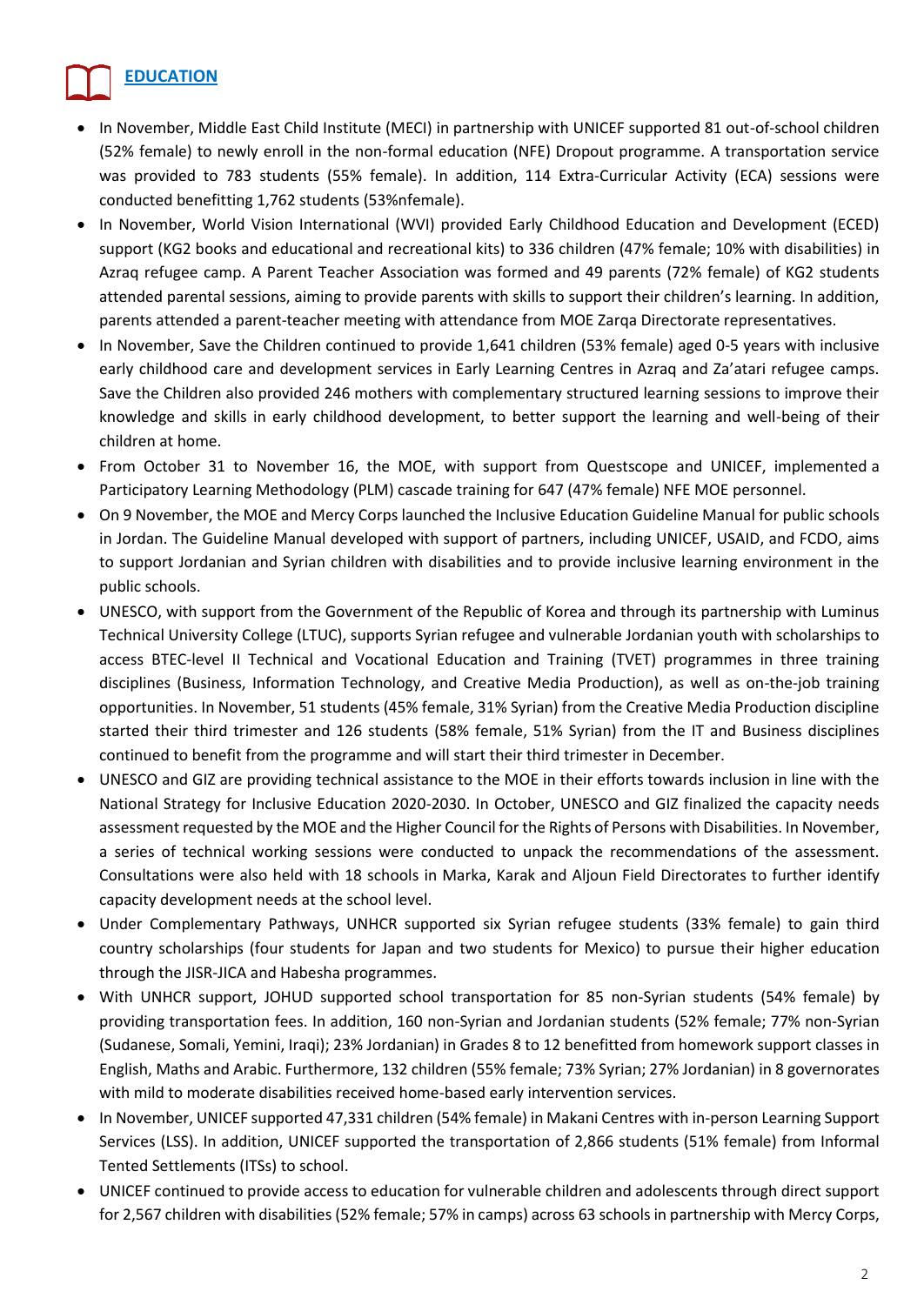- as well as for 5,286 children and adolescents (46% female; 17% in camps) enrolled in NFE in partnership with Questscope, MECI and Relief International.
- In November, in refugee camps, UNICEF provided internet data packages for 654 NFE students (54% female) and 50 teachers and NFE facilitators (48% female) to support continued learning during COVID-19. In addition, UNICEF continued to provide operational support to 54 schools and 11 Kindergartens in camps, including the establishment of an attendance monitoring system.
- In partnership with UNICEF, the Queen Rania Teacher Academy (QRTA) completed Early Grade Literacy Training for 126 (71% female) Syrian Assistant Teachers (SATs) in Azraq refugee camp. The aim of the training being to provide SATs with the opportunity to develop skills needed to support Jordanian teachers in the classroom to develop the foundational literacy skills of early grade students (KG2 to Grade 2) and thus improve overall teaching quality. To further support, in November, UNICEF distributed 2,000 story book packages to schools in Azraq and Za'atari refugee camps.
- SATs continued to support the implementation of UNICEF's School Identity Project, by facilitating lessons with students to develop school logos. The objective of the lessons is to promote school identity and a sense of belonging in schools in Azraq and Za'atari refugee camps.

# **FOOD SECURITY**

- WFP provided food assistance to around 466,000 particularly vulnerable refugees residing in camps and host communities in the form of cash-based transfers. Most refugee beneficiaries are from Syria, with a minority from Iraq, Yemen, Sudan, and Somalia. In camps, special in-kind assistance is provided to refugees in special areas and under COVID-19 quarantine.
- WFP completed the verification exercise for its current refugee beneficiaries in communities using IRIS scanners located in the post offices or at WFP help desks around the country. Overall, 99% of the eligible refugees have been successfully validated, and WFP is following up on the remaining 1% of the caseload. The verification will end in December.
- During the month of November, final results of the pending appeals have been analysed and communicated to the beneficiaries.

# **HEALTH**

- The analysis of the 'Health Access and Utilisation Survey' (HAUS) has been completed by 'Headway' and the UNHCR Health unit team. The findings of the HAUS will be presented to UNHCR SMT and later to the humanitarian health sector and JHDPF (Jordan Health Development Partners' Forum).
- The design of the 'Policy Manual' on refugee eligibility to public health facilities has been finalized and endorsed by the Ministry of Health (MOH). The workshop was organized by MOH and funded by the Embassy of Canada to orient the health care providers from 18 different health governorates across Jordan on the new 'Policy Manual'.

## **Za'atari camp:**

• In November, 196 COVID-19 positive cases were identified in the camp. The positivity rate has grown since week 45, number of reported cases has significantly increased, and the epidemiological curve is moving upward since mid-August.

## **Azraq camp:**

• November saw a significant increase of COVID-19 positive cases which reached 56 (in comparison to 42 reported in October). The samples are being collected at the visitors' gate, at the treatment centre, randomly through the MoH surveillance team and at all PHCCs across the camp.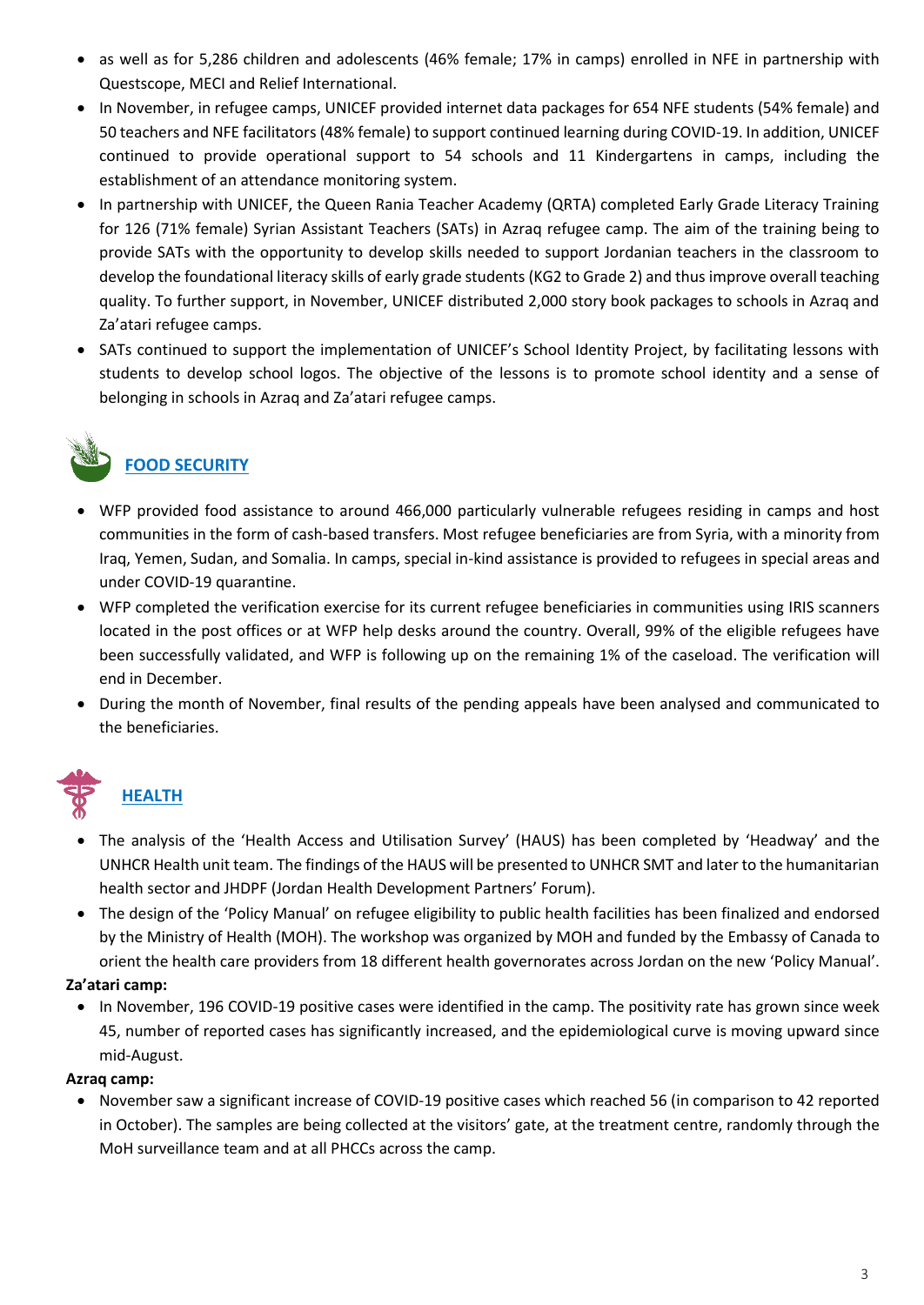

• According to MoPIC, progress of issuance of Work Permits for Syrians has reached more than 270,000 permits issued since 2016.

| <b>Beneficiaries</b> | Total work permits issued |           | Percentage of work permits issued (%) |           |
|----------------------|---------------------------|-----------|---------------------------------------|-----------|
|                      | Jan'16 - Nov'21           | in Nov'21 | Jan'16 - Nov'21                       | in Nov'21 |
| Male                 | 255,107                   | 50,392    | 94.0                                  | 90.78     |
| Female               | 16,080                    | 5,117     | 5.93                                  | 9.22      |
| Total                | 271,187                   | 55,509    | 100                                   | 100       |

- Importantly, in November the General Federation of Jordan Trade Unions issued 27,132 flexible work permits that allow refugees moving between similar jobs in the same sector without the need to apply for another permit, without being tied to a particular employer or work in a specific Governorate. The General Federation of Jordan Trade Unions in this case replaces the employer, which gives the Syrian workers freedom of movement between different establishments in the same sector. In addition, under the new scheme, which was launched in July 2021, Syrian refugees can hold work permits in all sectors which are open to non-Jordanian nationals, namely: service and sales workers, craft and related trade workers, skilled agricultural, forestry and fishery workers, elementary occupations and plant and machine workers. The fee for issuing a flexible work permit is JOD 60 including two months 'subscriptions for all sectors except for the agricultural sector (JOD 47). The worker will then continue to pay the monthly subscriptions - online.
- Significant economic challenges for the refugees remain. With an unemployment rate of 23% among Jordanians, many refugees who hold work permits are still struggling to find jobs and support their families.
- The Livelihoods WG meeting granted a floor to the partners' overview of 2021 and of 2022 aspirations. Particularly, the Home-Based Businesses Taskforce, Graduation Approach Coordination and Advocacy Taskforce in Jordan, Vocational Training Taskforce, Za'atari Camp Basic Needs and LH Working group, Azraq Camp Basic Needs and LH Working group, Irbid sub-working group, Livelihoods Sector Gender Focal Points, WVI and IRC were engaged in intensive discussion and exchange of ideas.

# **PROTECTION**

• On the occasion of the '16 Days of Activism against GBV', the GBV SWG launched an event on November with over 300 planned activities: [https://data2.unhcr.org/en/documents/details/89880.](https://eur02.safelinks.protection.outlook.com/?url=https%3A%2F%2Fdata2.unhcr.org%2Fen%2Fdocuments%2Fdetails%2F89880&data=04%7C01%7Cguseva%40unhcr.org%7C02cea8d8bdb04191c79908d9db4f04be%7Ce5c37981666441348a0c6543d2af80be%7C0%7C0%7C637781954683842164%7CUnknown%7CTWFpbGZsb3d8eyJWIjoiMC4wLjAwMDAiLCJQIjoiV2luMzIiLCJBTiI6Ik1haWwiLCJXVCI6Mn0%3D%7C3000&sdata=7bN3YVLIBNKvpTXsWdXx3TkJoQ%2FYwDbvUSiaX96EQSU%3D&reserved=0) The theme of 2021 focuses on the elimination of controlling behaviors and denial of resources, services and opportunities to ensure that women have access to resources and power to thrive in their life and in their community, leading the change they want. The activities have been based with reference to the opinions of the communities generated through focus group discussions.

# **SHELTER**

- IOCC is finalizing the 'Cash for Rent' project which targeted 55 households in Amman governorate. Additionally, and despite of the multiple delays experienced in securing final referrals from MOSD, the IOCC is looking to secure more funding for cash for rent in 2022.
- In November, ICMC finalized setting up of four ICMC units. 45 'Cash for Rent' assistances in five governorates (Ajloun, Mafraq, Irbid, Jerash, Zarqa) were successfully distributed.